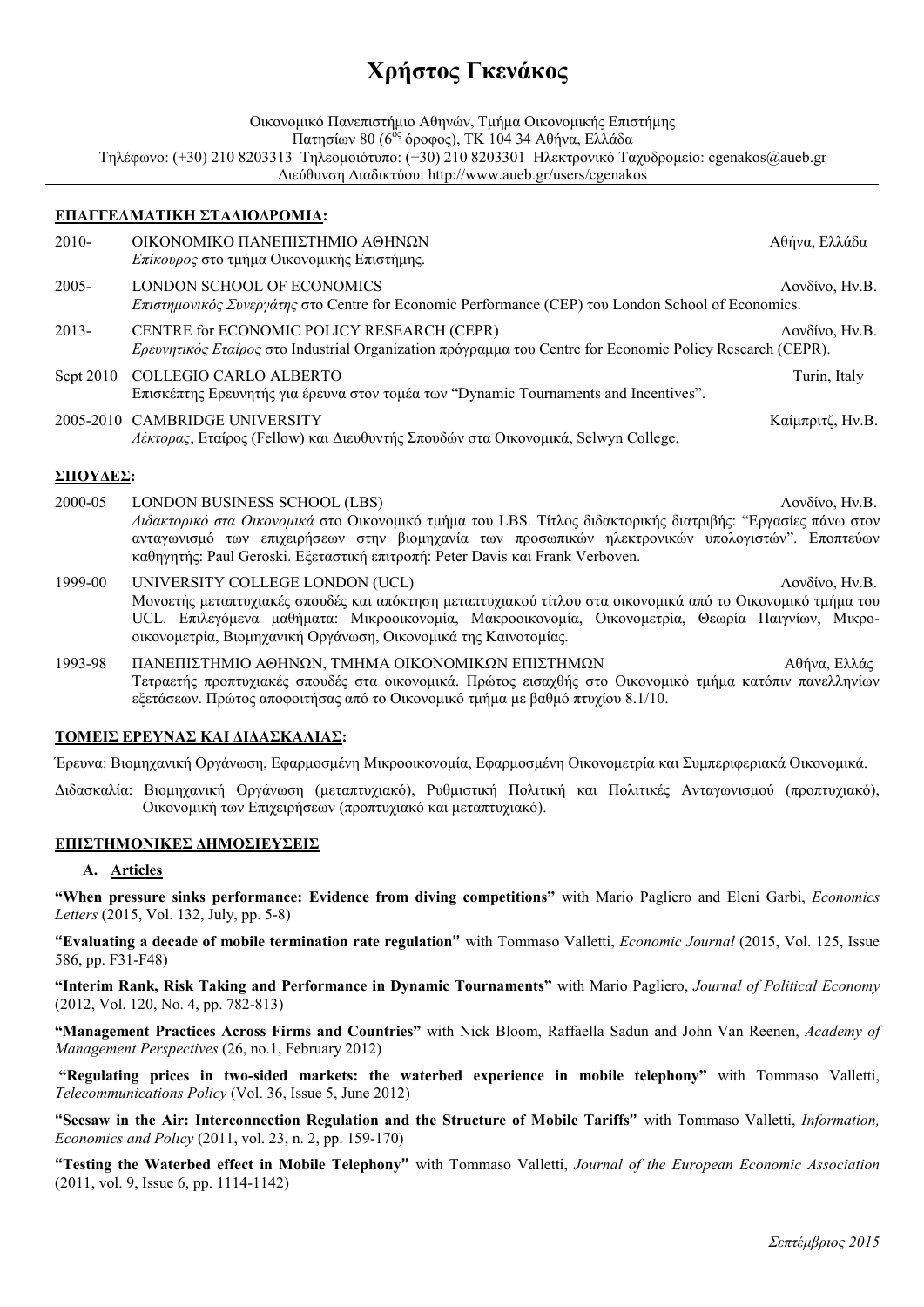# **Χρήστος Γκενάκος**

 **"Modern Management: Good for the Environment or just Hot Air**?**"** with Nick Bloom, Ralf Martin and Raffaella Sadun, *Economic Journal* (2010, vol. 120, n. 544, pp. 551–572)

### **B. Book Chapters**

**"Product Market Regulation and Competitiveness: Towards a National Competition and Competitiveness Policy in Greece,"**  with Yannis Katsoulakos and George Houpis, in C. Meghir, C. Pissarides, D. Vayanos and N. Vettas (eds.), *Reforming the Greek Economy*, MIT Press, *forthcoming*.

**"Product Market Reforms in Greece: Learning form the Past to Move Forward",** in M. Choupres and H. Edquist (eds.), *What Can we Learn from Economic Reforms in Greece and Sweden*, ELF, 2013.

 **"Econometric Evidence in EU Competition Law: An Empirical and Theoretical Analysis,"** with Ioannis Lianos, in I. Lianos and D. Geradin (eds.), *Handbook on European Competition Law*, Edward Elgar, Chelthenham, 2013.

 **"Mobile Regulation and the 'Waterbed' Effect,"** with Tommaso Valletti, in M. Falch and Jan Markendahl (eds.), *Promoting New Telecom Infrastructures: Markets, Policies and Pricing*, Edward Elgar, Chelthenham, 2010.

### **ΟΛΟΚΛΗΡΩΜΕΝΑ ΕΡΕΥΝΗΤΙΚΑ ∆ΟΚΙΜΙΑ**

**"Loss Aversion on the Phone"** with Costas Roumanias and Tommaso Valletti, *submitted*

**"Evaluating Market Consolidation in Mobile Communications"** with Tommaso Valletti and Frank Verboven, *submitted* 

**"Evaluating the impact of Sunday trading deregulation"** with Svetoslav Danchev, *under revision* 

**"The Impact of Markup Regulation on Prices"** with Pantelis Koutroumpis and Mario Pagliero, *under revision* 

**"Leveraging Monopoly Power by Limiting Inter-operability: Theory and Evidence from Computer Markets"** with Kai-Uwe Kühn and John Van Reenen, *under revision.* 

### **ΕΡΕΥΝΗΤΙΚΑ ∆ΟΚΙΜΙΑ ΣΕ ΕΞΕΛΙΞΗ:**

**"Experimental Evidence of Neighbourhood Effects on Education: the case of the Athens 2004 Olympic Village"** with Elias Papaioannou and Ioannis Polycarpoy

 **"Does Management Matter? New empirics and Old Theories"** with Nick Bloom, Raffaella Sadun and John Van Reenen (LSE-CEP mimeo).

# **∆ΗΜΟΣΙΕΥΣΕΙΣ ΑΝΑΛΥΣΗΣ ΟΙΚΟΝΟΜΙΚΩΝ ΠΟΛΙΤΙΚΩΝ:**

"Mobile regulation and the "waterbed effect"", with Tommaso Valletti, VoxEU, 4 January 2010.

"Weightlifting Competitions: lessons for performance management" with Mario Pagliero, CentrePiece, Winter 2009.

"The European Commission versus Microsoft: Competition Policy in High-Tech Industries " with Kai-Uwe Kühn and John Van Reenen, CentrePiece, Summer 2007.

"Regulating the Mobile Phone Industry: Beware the "Waterbed" Effect", with Tommaso Valletti, CentrePiece, Autumn 2007

"What Drives Good Management around the world? " with Nick Bloom, Raffaella Sadun and John Van Reenen, CentrePiece, Autumn 2007.

### **ΑΝΑΦΟΡΕΣ ΣΤΟΝ ΕΛΛΗΝΙΚΟ ΚΑΙ ∆ΙΕΘΝΗ ΤΥΠΟ:**

Financial Times (12 Ιουλίου 2007): "Multinational Managers in India rival US for skill" Καθηµερινή (29 Ιουλίου 2007): "Κακοδιοικούµενη µία στις πέντε επιχειρήσεις στην Ελλάδα" Management Today (18 Σεπτεµβρίου 2007): "Windows wide open" The Times (18 Σεπτεµβρίου 2007): "Microsoft loses appeal against £342m EU fine over software sharing" Καθηµερινή (23 Σεπτεµβρίου 2007): "Η καταδίκη της Microsoft από την Ε.Ε. εκτός από απόδοση δικαιοσύνης έχει και συνέπειες" Computer Weekly, (24 Σεπτεµβρίου 2007): "Microsoft ruling to boost choice" The Economist (Business.view) (13 Νοεµβρίου 2007): "What witch doctors?" Καθηµερινή (26 Απριλίου 2008): "Tournament incentives in businesses and sports" Τα Νέα (8 Σεπτεµβρίου 2008): "Crisis and creative destruction" Britain 2009 (ESRC magazine): "Weightlifting Competitions: Lessons for Performance Management" Britain 2009 (ESRC magazine): "Modern Management: Good for the Environment or just Hot Air?" La Repubblica (in Italian) (31 Ιανουαρίου 2009): "Crisi La formula algebrica del fallimento? Nel sollevamento pesi" Απογευµατινή (13 ∆εκεµβρίου 2009): "Modern Management and Climate Change"